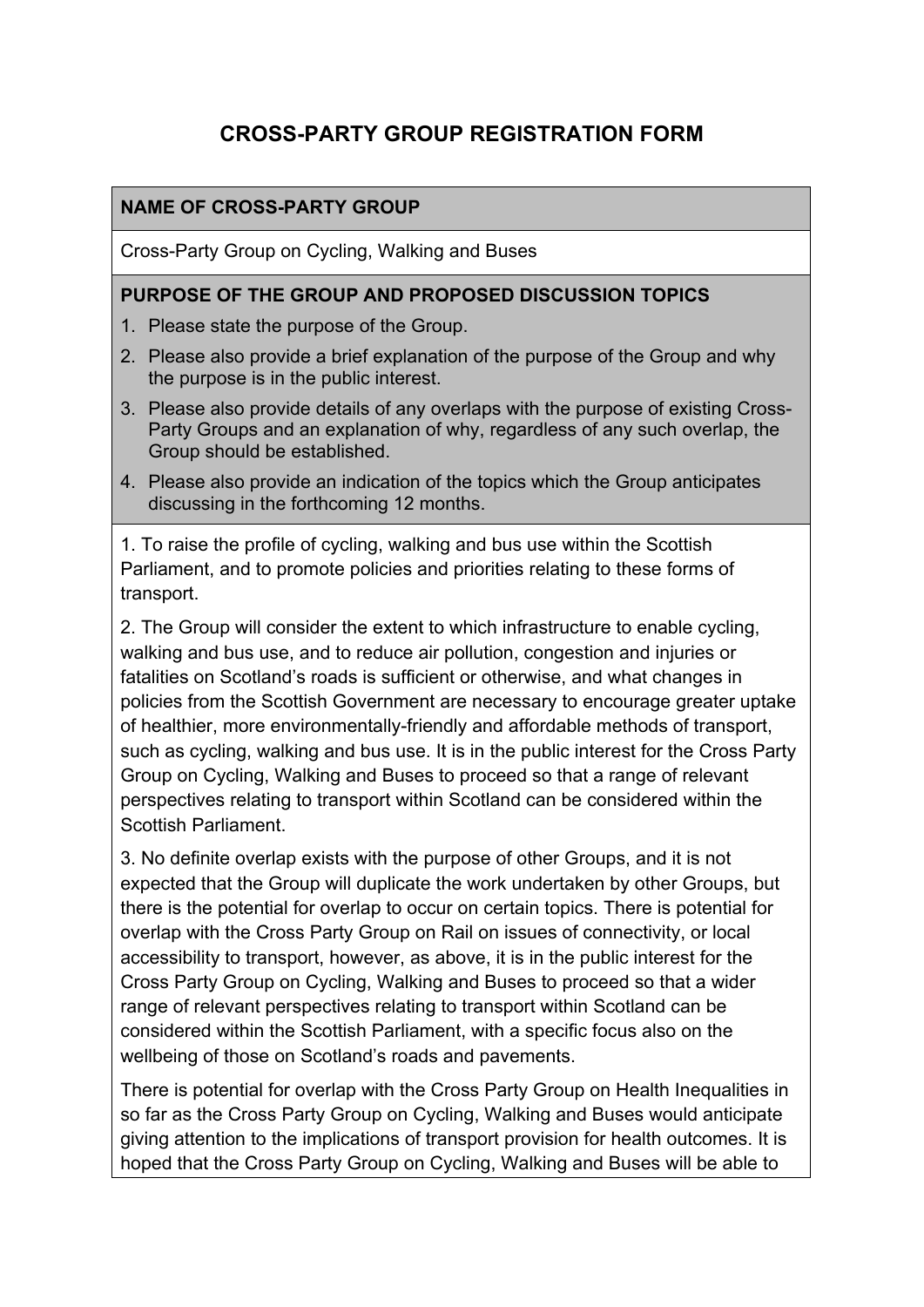consider transport-specific solutions to such inequalities, and liaise as necessary to influence Scottish Government policy in this area.

4. The intention is for the Cross Party Group on Cycling, Walking and Buses to meet three times per year, with each meeting devoted principally to one of these three methods of transport. Topics among those likely to be discussed in meetings include, but are not limited to: affordability, accessibility and connectivity of journeys; health, safety and comfort of cyclists, pedestrians and bus passengers; priorities for investment from Government, Local Authority, and others, to deliver environmentally-friendly, safe and efficient transport networks across Scotland.

# **MSP MEMBERS OF THE GROUP**

Please provide names and party designation of all MSP members of the Group.

Alison Johnstone (Green),

Claudia Beamish (Labour),

Graham Simpson (Conservative),

Mark Ruskell (Green),

Richard Lochhead (SNP),

Gail Ross (SNP).

### **NON-MSP MEMBERS OF THE GROUP**

For organisational members please provide only the name of the organisation, it is not necessary to provide the name(s) of individuals who may represent the organisation at meetings of the Group.

| <b>Individuals</b><br>Tom Rye (Professor of Transport Policy and Director of                                                                                                                                                                                                                                                                                                                     |  |
|--------------------------------------------------------------------------------------------------------------------------------------------------------------------------------------------------------------------------------------------------------------------------------------------------------------------------------------------------------------------------------------------------|--|
| Transport Research Institute, Edinburgh Napier University)                                                                                                                                                                                                                                                                                                                                       |  |
| Transform Scotland,<br>Organisations<br>Living Streets Scotland,<br>Cycling Scotland,<br>Cycling UK Scotland,<br>Paths for All,<br><b>Sustrans Scotland,</b><br>Spokes,<br>Confederation of Passenger Transport UK,<br>Transport Focus,<br>GoBike Strathclyde Cycle Campaign,<br>Ramblers Scotland,<br><b>Causey Development Trust,</b><br>Stagecoach UK Bus.<br>(This list is expected to grow) |  |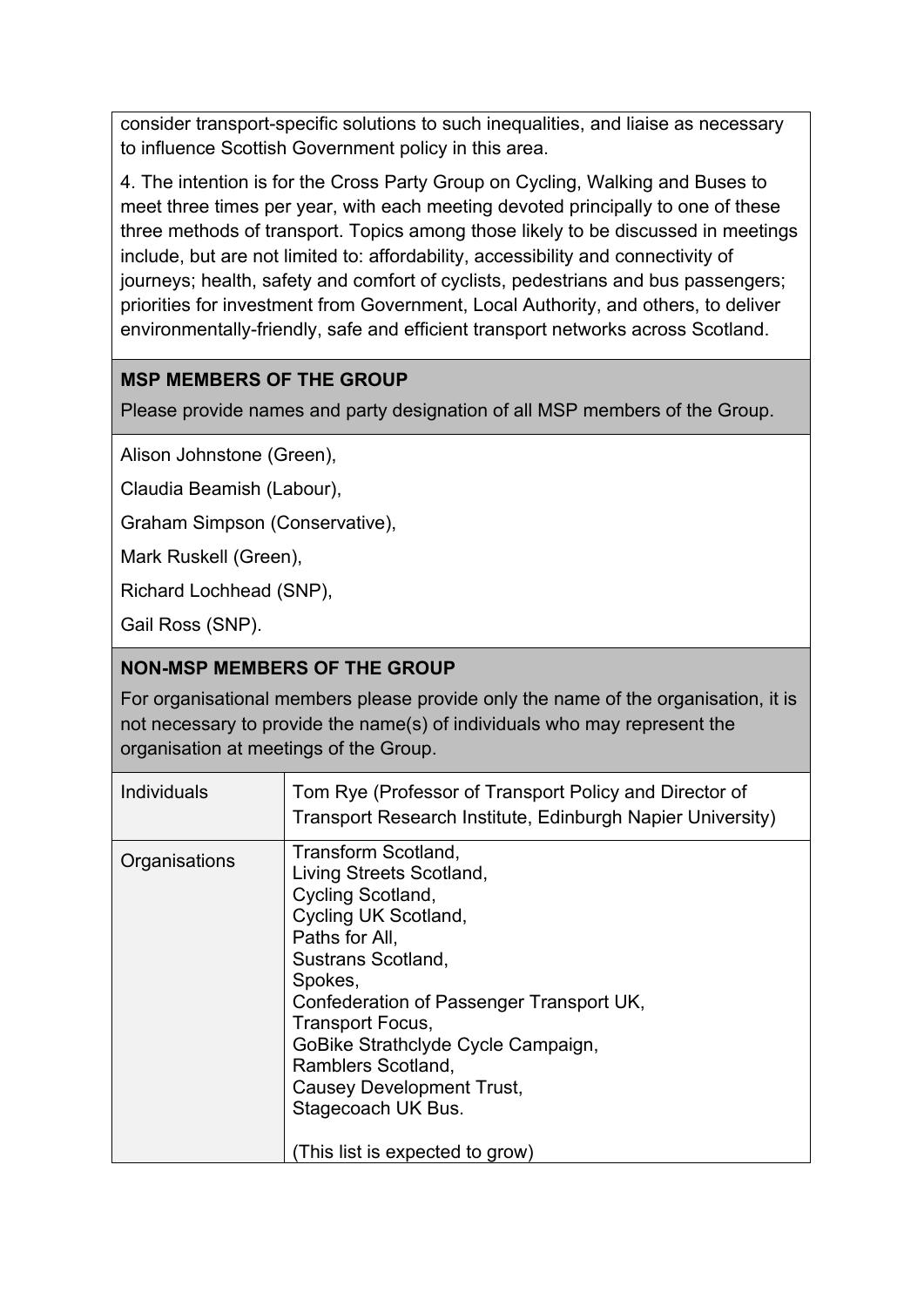# **GROUP OFFICE BEARERS**

Please provide names for all office bearers. The minimum requirement is that two of the office bearers are MSPs and one of these is Convener – beyond this it is a matter for the Group to decide upon the office bearers it wishes to have. It is permissible to have more than one individual elected to each office, for example, co-conveners or multiple deputy conveners.

| Convener               | Alison Johnstone and Claudia Beamish         |
|------------------------|----------------------------------------------|
| <b>Deputy Convener</b> | <b>Graham Simpson</b>                        |
| Secretary              | Richard Doherty (office of Alison Johnstone) |
| Treasurer              | n/a                                          |

# **FINANCIAL BENEFITS OR OTHER BENEFITS**

Please provide details of any financial or material benefit(s) the Group anticipates receiving from a single source in a calendar year which has a value, either singly or cumulatively, of more than £500. This includes donations, gifts, hospitality or visits and material assistance such as secretariat support.

### n/a

# **SUBSCRIPTION CHARGED BY THE GROUP**

Please provide details of the amount to be charged and the purpose for which the subscription is intended to be used.

n/a

| <b>CONVENER CONTACT DETAILS</b> |                                                      |  |  |
|---------------------------------|------------------------------------------------------|--|--|
| Name                            | Alison Johnstone                                     |  |  |
| Parliamentary<br>address        | Mg. 19, The Scottish Parliament, Edinburgh, EH99 1SP |  |  |
| Telephone<br>number             | 0131 348 6362                                        |  |  |
| <b>CONVENER CONTACT DETAILS</b> |                                                      |  |  |
| Name                            | Claudia Beamish                                      |  |  |